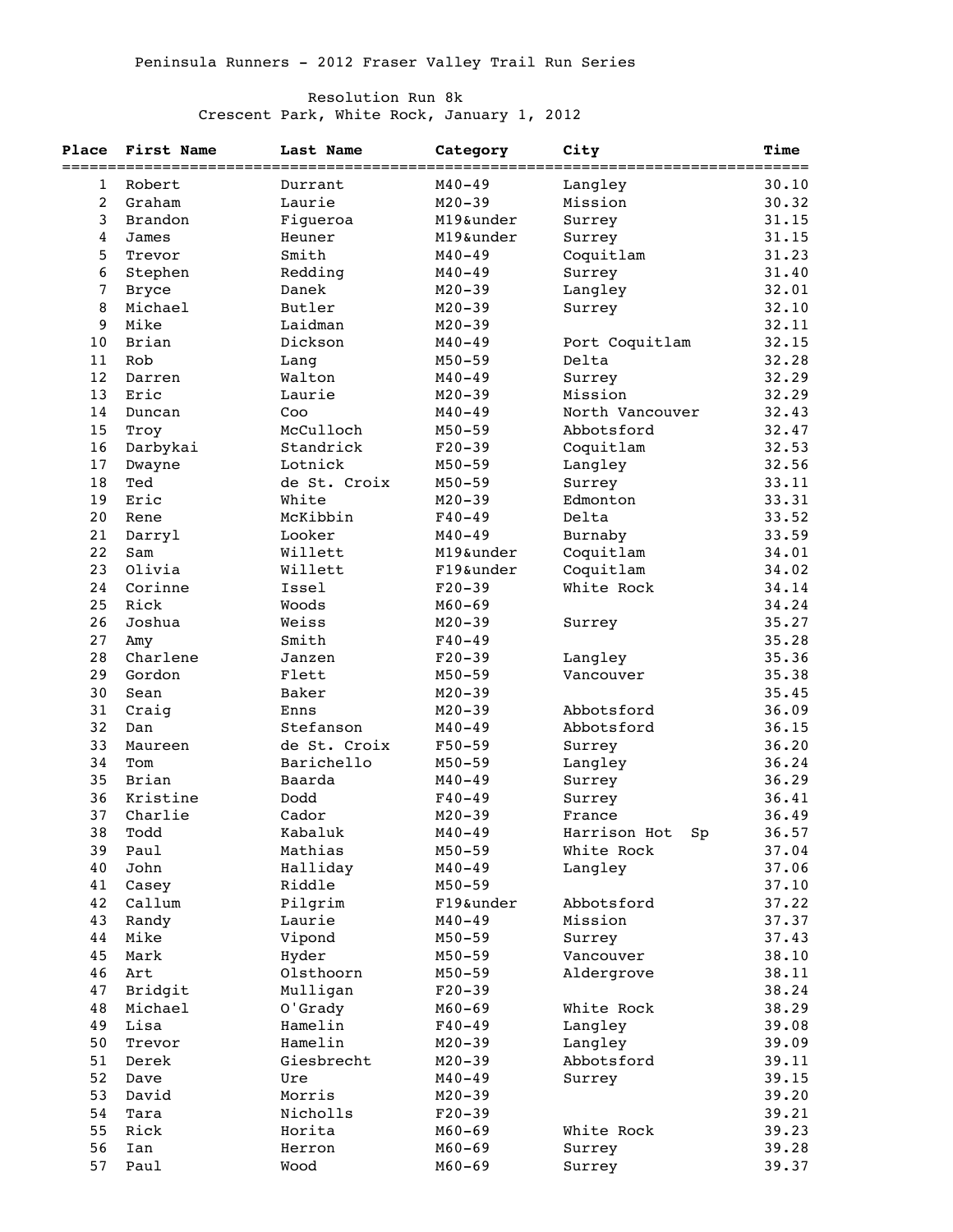| 58  | Evan       | Zaleschuk  | $M50 - 59$ |                 | 39.43 |
|-----|------------|------------|------------|-----------------|-------|
| 59  | Rex        | Yang       | $M20 - 39$ | Surrey          | 40.05 |
| 60  | Manuel     | Garzitto   | $M50 - 59$ | Surrey          | 40.22 |
| 61  | Ingo       | Jackisch   | $M50 - 59$ | Surrey          | 40.57 |
| 62  | Karl       | Cantner    | $M50 - 59$ | Surrey          | 41.04 |
| 63  | Sigai      | Demong     | $M20 - 39$ | North Vancouver | 41.10 |
| 64  | Antonio    | Cerullo    | $M40 - 49$ |                 | 41.29 |
| 65  | Sasha      | Myers      | $F20-39$   |                 | 41.32 |
| 66  | Andrew     | Brink      | $M50 - 59$ | Surrey          | 41.39 |
| 67  | Sally      | Marcellus  | $F50 - 59$ | Delta           | 41.48 |
| 68  | Matthew    | Yee        | M19&under  | Langley         | 42.09 |
| 69  | Alenna     | Langhorst  | $F20-39$   | Langley         | 42.29 |
| 70  | Marcus     | Heinrichs  | $M40 - 49$ | Kelowna         | 42.39 |
| 71  | Pam        | Dolan      | $F40 - 49$ |                 | 42.51 |
|     |            |            |            | Surrey          |       |
| 72  | Mike       | Ridley     | $M40 - 49$ | Surrey          | 42.56 |
| 73  | Ernie      | Fuller     | $M60 - 69$ | Surrey          | 43.03 |
| 74  | Philip     | Cillier    | $M50 - 59$ | Surrey          | 43.09 |
| 75  | Sandra     | Olsthoorn  | $F50 - 59$ | Langley         | 43.17 |
| 76  | Rita       | Jeffrey    | $F40 - 49$ | Surrey          | 43.46 |
| 77  | Ed         | Desrochers | $M50 - 59$ | Surrey          | 44.09 |
| 78  | Karen      | Bentley    | $F40 - 49$ | Fort Langley    | 44.16 |
| 79  | Philippa   | Wall       | $F50 - 59$ | Surrey          | 44.25 |
| 80  | Taylor     | Janzen     | F19&under  | Langley         | 44.29 |
| 81  | Chris      | Stanger    | $M40 - 49$ | Surrey          | 44.30 |
| 82  | Angela     | Elemans    | $F40 - 49$ | Surrey          | 44.39 |
| 83  | Rick       | Muir       | $M50 - 59$ | White Rock      | 44.40 |
| 84  | Karin      | Sandstrom  | $F50 - 59$ |                 | 44.47 |
| 85  | Andrew     | Janzen     | $M40 - 49$ | Langley         | 45.09 |
| 86  | Marlee     | St. Pierre | $F20-39$   | Langley         | 45.19 |
| 87  | Olga       | Cuikova    | $F40 - 49$ | Surrey          | 45.23 |
| 88  | Michael    | Honing     | $M40 - 49$ |                 | 45.33 |
| 89  | Trevor     | Wilkie     | $M40 - 49$ |                 | 45.35 |
| 90  | Dave       | Palmer     | $M60 - 69$ | Langley         | 45.38 |
| 91  |            | Wiseman    | $F40 - 49$ |                 | 45.38 |
| 92  | Wendy      |            |            |                 |       |
|     | Sue        | Eaton      | $F40 - 49$ | Abbotsford      | 45.43 |
| 93  | Mile       | Jovanovic  | $M50 - 59$ | Surrey          | 45.44 |
| 94  | Tamara     | Robertson  | $F40 - 49$ | Langley         | 45.45 |
| 95  | Alex       | Taylor     | $M60 - 69$ | Surrey          | 45.54 |
| 96  | Veronica   | Makowsky   | $F20-39$   | Surrey          | 45.54 |
| 97  | Gavin      | Heath      | M19&under  | Surrey          | 46.01 |
| 98  | Aime       | Snazel     | $F20-39$   | Langley         | 46.05 |
| 99  | Melissa    | Tschritter | $F20-39$   | Langley         | 46.05 |
| 100 | Veronica   | Zischka    | $F20-39$   |                 | 46.08 |
| 101 | Sebastian  | Munoz      | $M50 - 59$ | Surrey          | 46.22 |
| 102 | Michelle   | Gabrick    | $F50 - 59$ | Surrey          | 46.27 |
| 103 | Kathryn    | Matts      | $F40 - 49$ |                 | 46.50 |
| 104 | A1         | Fortune    | $M40 - 49$ | Langley         | 46.56 |
| 105 | Jacqueline | Clarke     | $F20-39$   |                 | 46.58 |
| 106 | Todd       | Sweet      | $M40 - 49$ |                 | 47.01 |
| 107 | Melanie    | Chernoff   | $F20-39$   |                 | 47.18 |
| 108 | James      | Lawler     | $M50 - 59$ | Surrey          | 47.20 |
| 109 | Millie     | McKinnon   | $F40 - 49$ | Langley         | 47.26 |
| 110 | David      | Liggat     | $M50 - 59$ | White Rock      | 47.46 |
| 111 | Melissa    | Williamson | $F20-39$   | Abbotsford      | 47.56 |
|     |            |            |            |                 |       |
| 112 | Daniella   | Slamaj     | F19&under  | Surrey          | 48.10 |
| 113 | Kevin      | Heath      | $M50 - 59$ | Surrey          | 48.26 |
| 114 | Aurora     | Scott      | $F40 - 49$ |                 | 48.34 |
| 115 | Heather    | Laidman    | F19&under  |                 | 49.01 |
| 116 | Mark       | Hodgson    | $M40 - 49$ | Langley         | 49.24 |
| 117 | Frances    | O'Grady    | $F60 - 69$ | White Rock      | 49.30 |
| 118 | Leanne     | Perciballi | $F40 - 49$ | Aldergrove      | 49.32 |
| 119 | Allan      | Bailey     | $M60 - 69$ | Surrey          | 49.35 |
| 120 | Brian      | Parkinson  | $M60 - 69$ | Langley         | 49.56 |
| 121 | Miriam     | Williamson | $F40 - 49$ | Surrey          | 49.58 |
| 122 | Sue        | Edmondson  | $F40 - 49$ | Langley         | 49.58 |